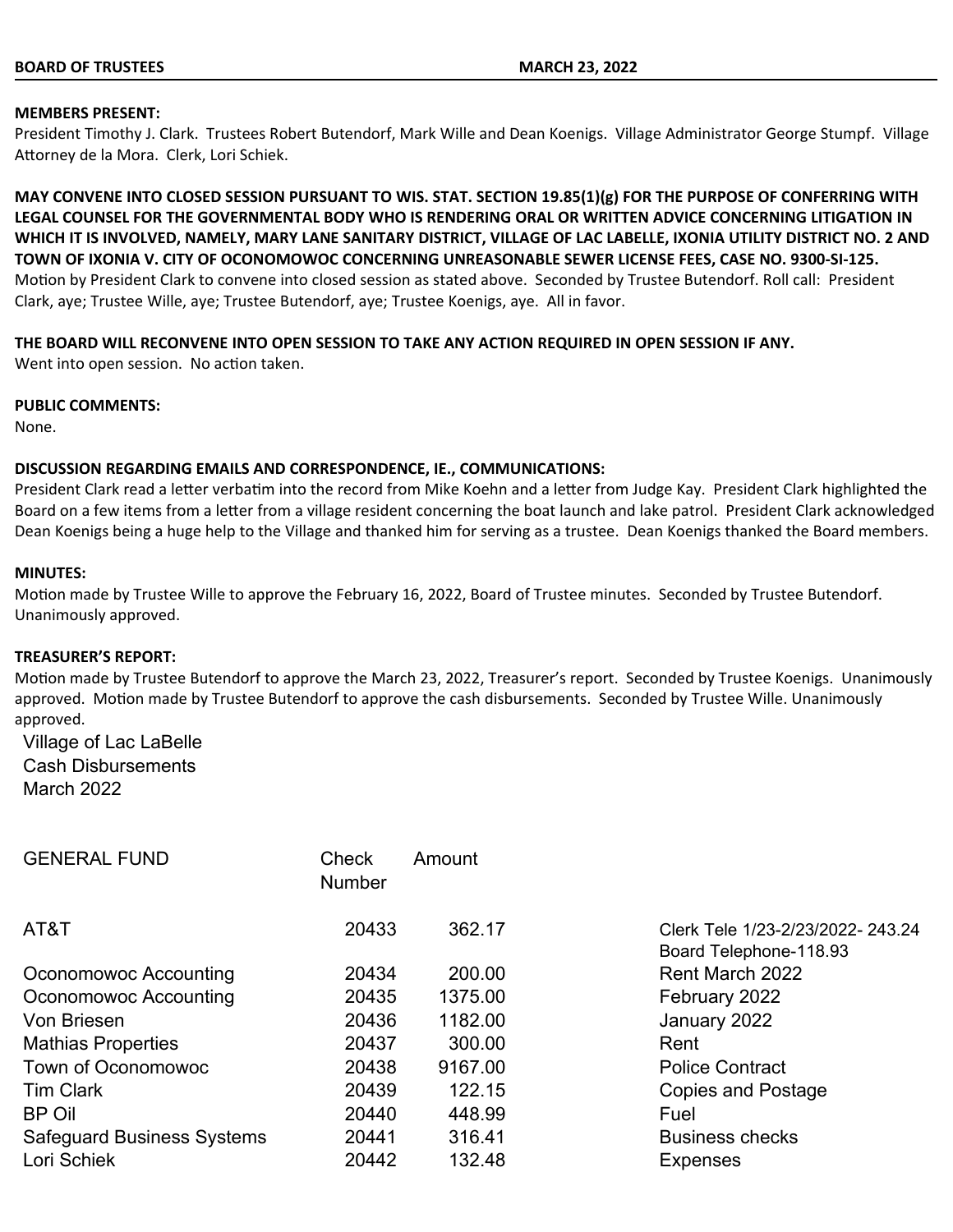| <b>Waukesha County Treasurer</b>      | 20443 | 755.24   |          | December Salt                   |
|---------------------------------------|-------|----------|----------|---------------------------------|
| <b>Waukesha County Treasurer</b>      | 20444 | 356.70   |          | <b>Property Tax Processing</b>  |
| <b>WE Energies</b>                    | 20445 | 82.53    |          | Muni Building                   |
| <b>Western Lakes Fire District</b>    | 20446 | 15440.50 |          | <b>Fire Contract</b>            |
| <b>Wisconsin Building Inspections</b> | 20447 | 310.50   |          | February 2022                   |
|                                       |       |          |          | Payroll -Public Works- Snow -   |
| <b>Bradley Bautz</b>                  | 20448 | 486.36   |          | February                        |
| <b>Robert Faith</b>                   | 20449 | 323.22   |          | Payroll - Snow - February       |
| <b>Ryan Gullickson</b>                | 20450 | 579.28   |          | Payroll - Snow - February       |
| <b>Timothy Loberg</b>                 | 20451 | 625.90   |          | Payroll - Snow - February       |
| Lori Schiek                           | 20452 | 1773.53  |          | Payroll - Clerk-March 2022      |
| Lori Schiek                           | 20453 | 326.53   |          | Payroll- Treasurer - March 2022 |
| George Stumpf                         | 20454 | 3241.00  |          | <b>GM</b> payroll               |
| <b>CHASE</b>                          | EFT.  | 2184.22  |          | Payroll Taxes - March 2022      |
| <b>Wisconsin Dept of Revenue</b>      | EFT.  | 81.87    |          | Payroll Taxes - March 2022      |
| <b>WI Retirement System</b>           | EFT.  | 561.30   |          | WRS Retirement - March 2022     |
|                                       |       |          |          |                                 |
| <b>Total General Fund</b>             |       |          | 40734.88 |                                 |
|                                       |       |          |          |                                 |

Village of Lac LaBelle Cash Disbursements March 2022

# SEWER FUND

| Oconomowoc Accounting                | 20425 | 375.00        |          | February 2022                  |
|--------------------------------------|-------|---------------|----------|--------------------------------|
| City of Oconomowoc-Wastewater        | 20426 | 4102.60       |          | February 2022                  |
| <b>WE Energies</b>                   | 20427 | 162.02        |          | February 2022                  |
| Area Septic Installation             | 20428 | 4233.05       |          | <b>Maintenance and Service</b> |
| <b>Axley Brynelson LLP</b>           | 20429 | 3876.00       |          | January 2021                   |
| <b>Oconomowoc City Utilities</b>     | 20430 | 461.54        |          | February 2022                  |
| Leverenz Septic Service              | 20431 | 220.00        |          | <b>Pump Lift Station</b>       |
| <b>Short Elliott Hendrickson Inc</b> | 20432 | 106.25        |          | January 2022                   |
|                                      |       | ------------- |          |                                |
| <b>Total Sewer Fund</b>              |       |               | 13536.46 |                                |
|                                      |       |               |          |                                |
| <b>SPECIAL REVENUE FUND</b>          |       |               |          |                                |
|                                      |       |               |          |                                |
| Waste Management                     | 20455 | 2948.48       |          | Garbage Collection- Feb 2022   |
| <b>Total Special Revenue Fund</b>    |       |               | 2948.48  |                                |
|                                      |       |               |          |                                |
| <b>CAPITAL PROJECTS</b>              |       |               |          |                                |
|                                      |       |               |          |                                |
|                                      |       |               |          |                                |

--------------